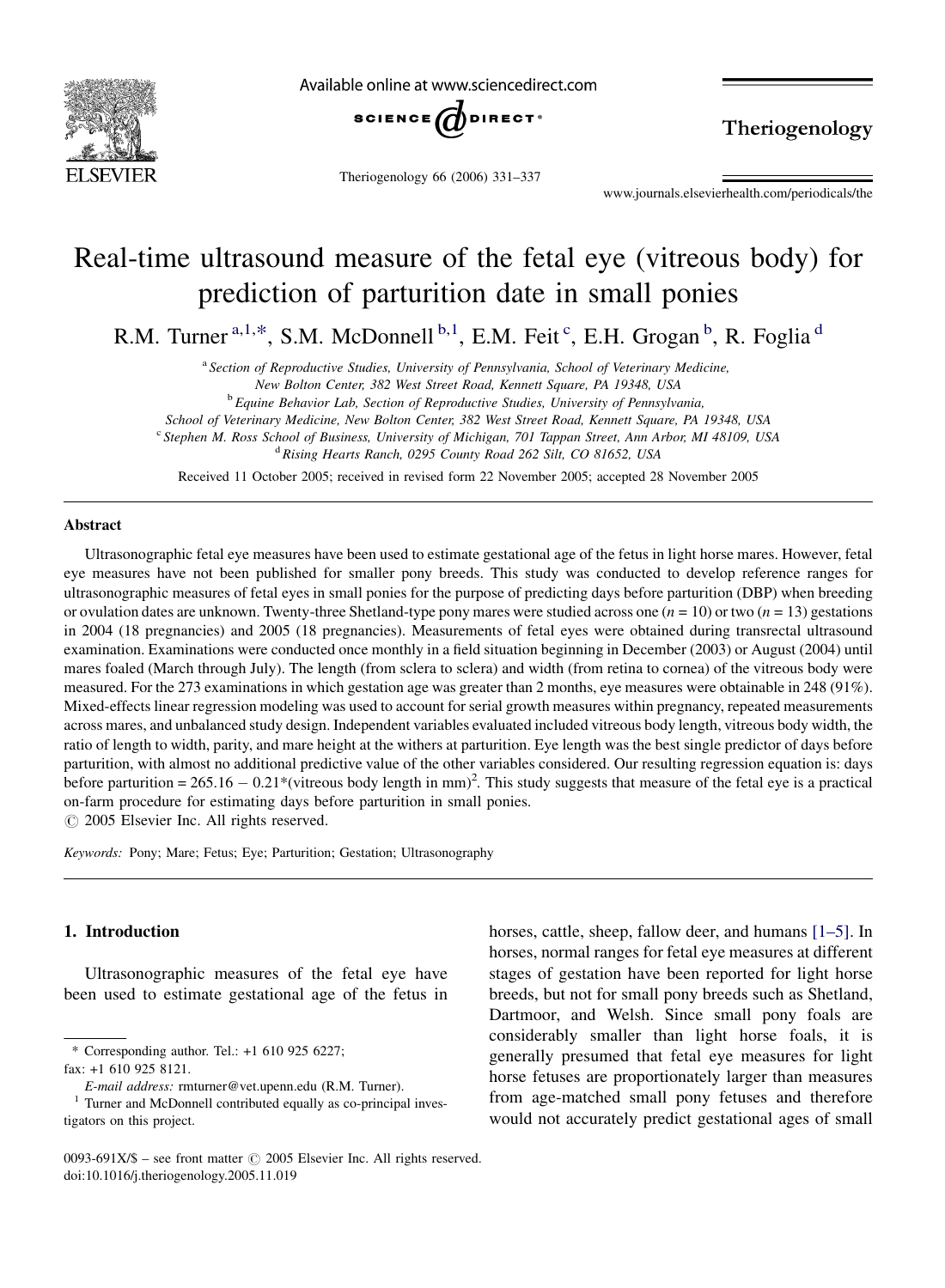pony fetuses. The present study was conducted to develop reference ranges for transrectal ultrasonographic measures of fetal eyes to predict days before parturition (DBP) in small ponies. Our specific objectives were to measure fetal eyes in small ponies across gestation, to calculate growth curves, and to develop practical reference ranges for predicting days before parturition when breeding or ovulation dates are unknown.

# 2. Methods

# 2.1. Subjects

Twenty-three pony mares, ranging in age from 1 to 15 years, were studied across the gestation of their 2004 and 2005 foals. These Shetland-type (100–250 kg) mares are maintained together with stallions in a semiferal pony herd at the University of Pennsylvania, New Bolton Center, Chester County, Pennsylvania, for the study of reproductive physiology and behavior under semi-natural conditions. The herd has been maintained since 1994 under natural social and breeding conditions, with minimal human contact and management. No breeding management or reproduction interventions or examinations are done as a matter of course in this herd. Behavior observations vary in intensity from year to year, depending upon observation schedules for other ongoing behavior research. During the course of this study, with few exceptions, breeding dates were not systematically known.

This semi-feral herd is maintained within an enclosure of approximately 50 acres that includes natural grass pasture, light forest with browse, three streams, a pond, and seasonal bogs. The herd maintains good body condition foraging on natural grasses and browse for most of the year. Supplemental native grass hay is distributed when natural forages are depleted in deep winter.

Eighteen pregnancies were studied in each year (36 total pregnancies). Thirteen of the 18 mares from the first year were included in the second year. Nine of the pregnancies were primiparous in yearling fillies that had conceived between 11 and 16 months of age (mean 13.5, S.D. 1.6 months), and 27 were multiparous (2nd–10th gestation). Monthly examinations were conducted on study mares from December 2003 until parturition in April through July 2004 and from August 2004 until parturition in March through July 2005.

Parturitions were largely unattended and, based on observation every 4 h when foals are expected, typically

occurred just before dawn. All foals appeared to be full term at birth and were healthy with the exception of one foal from a primiparous mare that was extracted dead following a dystocia. No adverse effects of repeated ultrasound examinations were evident.

### 2.2. Ultrasonographic examinations

Transrectal ultrasonographic examinations of the fetuses were performed under field conditions. Before examination, each harem group was contained within a  $13 \text{ m} \times 26 \text{ m}$  catch pen. Each study mare was haltered and led into a chute within the catch pen. Mares were restrained in cross-ties and transrectal examinations were performed using portable ultrasound units equipped with 7.5 mHz linear array transducers (Sonovet 600 and Sonovet 2000 portable ultrasound machines, Universal Medical, Bedford, NY). Ultrasound units were positioned within opaque cases to decrease sun glare.

From December 2003 through December 2004, two veterinary clinicians participated in each monthly session, each performing approximately half of the examinations. For the remainder of the study, one of those clinicians conducted all examinations. Clinicians remained blind to any known breeding dates, previous parturition dates, or results of previous monthly examinations. If the fetal eye could not be located by the first examining clinician, then, when a second clinician was available, that clinician also examined the mare. Only in rare cases was the second clinician able to locate an eye following an initially unsuccessful examination by the first clinician.

Transrectal examinations were performed in a routine manner. Briefly, for each examination, the rectum was evacuated of feces and the mare's uterus and cervix were examined by palpation per rectum. The ultrasound transducer then was introduced into the rectum and the uterine contents were examined. The transducer was swept from left to right over the uterus starting at the internal cervical os and gradually proceeding cranially until an orbit was identified. The transducer was passed over the eye to image the longest (from medial sclera to lateral sclera) and widest (from retina to cornea) dimensions of the vitreous body. This image was frozen and measurements of the length and width of the vitreous body were obtained. To standardize the plane of beam emission, the lens was included in the frozen image and the vitreous width measured with the cursor line bisecting the lens at a  $90^\circ$  angle and then the length measured perpendicular to the width line ([Fig. 1](#page-2-0)).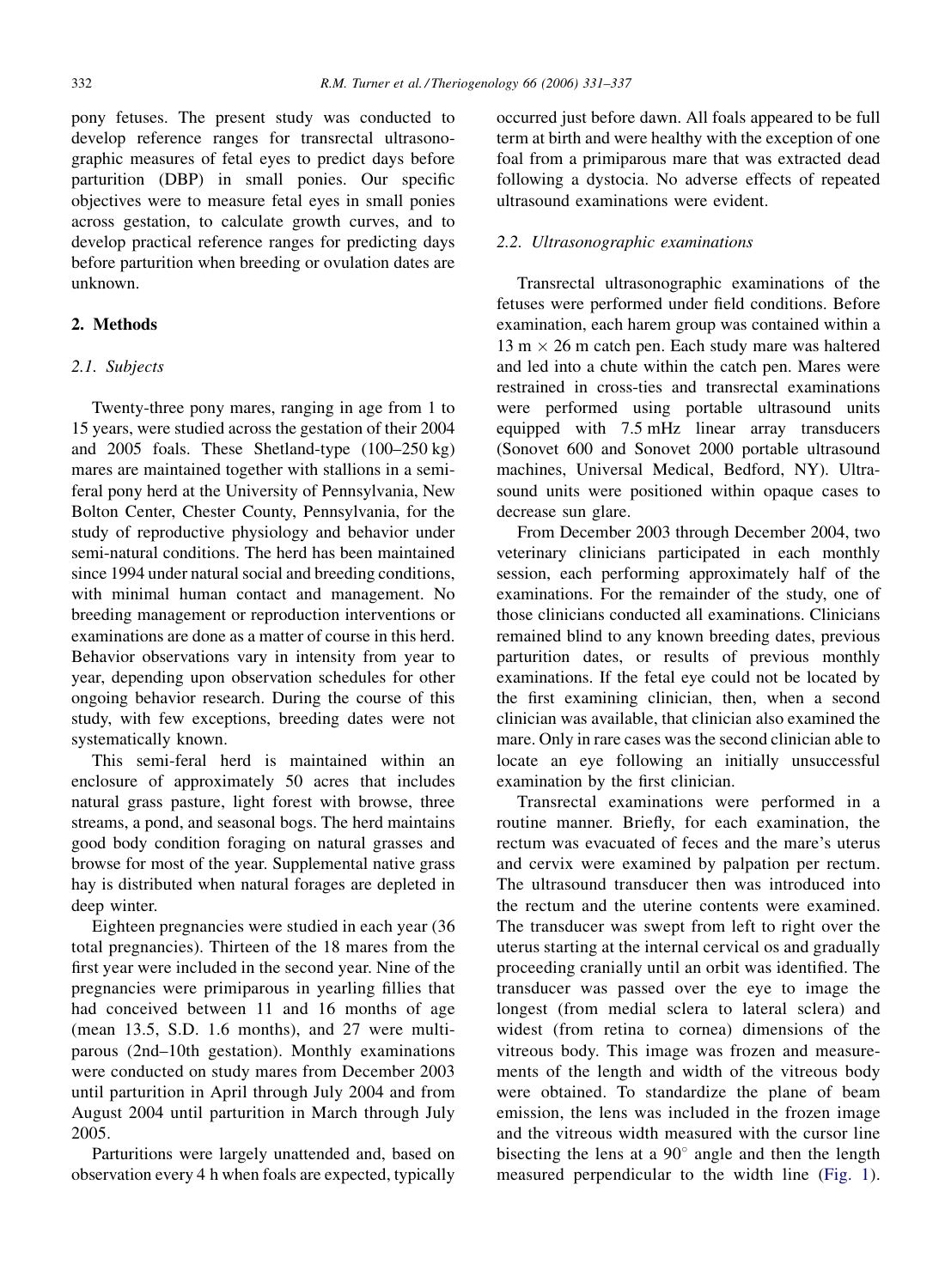<span id="page-2-0"></span>

Fig. 1. Schematic representation and actual ultrasonogram of a fetal eye. In the schematic (A), the numbers indicate various parts of the fetus depicted in the actual image. (1) Skull; (2) bony orbit; (3) vitreous; (4) lens. In the actual image (B), the cursors are delineating the width (1) and length (2) of the eye. Note that the width cursor is bisecting the fetal lens at an approximately  $90^\circ$  angle. The length cursor is perpendicular to the width cursor.

After the measures were recorded, the image was unfrozen and the scan and eye measurements were repeated twice to obtain a total of three sets of length and width measures. If measures were not obtained, the clinician's explanatory notes were recorded.

## 2.3. Other measures

In both years, date of birth, gender of each foal, height of the mare at parturition, and body condition score (BCS) of each mare in March (winter low) were recorded. In 2005 only, the weights of all foals ( $n = 18$ ) were obtained within 8 h of parturition.

#### 2.4. Statistical analysis

For each examination, a mean of each of the sets of three measures of length and width were calculated. Following parturition, we calculated the days before parturition on which each examination was performed. Using DBP as the dependent variable, mixedeffects linear regression modeling procedures were employed to account for serial growth measures within pregnancy, repeated measurements across mares and unbalanced study design, using the nlme package in the R statistical language (R v. 2.010 with nlme v. 3.1–65, The R Foundation, 3.1–65, Vienna, Austria, [www.r-project.org](http://www.r-project.org/)) [\[6\].](#page-6-0) Independent variables evaluated included vitreous body length, vitreous body width, the ratio of length to width, parity, and mare height at the withers at parturition. To account for curvature in the growth pattern, several forms of regression equation were considered including second degree polynomials and logarithmic forms. The model was validated using a jackknifing procedure.

## 3. Results

#### 3.1. Success of obtaining eye measures

For 2004 foals, 3–7 monthly examinations were conducted per pregnancy. For 2005 foals, 8–11 monthly examinations were conducted per pregnancy. These resulted in three to nine successful eye measures for each pregnancy. Although we attempted to obtain eye measures regardless of gestational age, we were not successful in any pregnancies determined by ultrasonographic appearance to be less than 2 months of gestation. This is consistent with previous reports describing the appearance of the equine conceptus during the first 50 days of gestation [\[7,8\].](#page-6-0)

At the end of the study, fetal age for each examination was estimated using information recorded



Fig. 2. Graphic depiction of regression curve showing 75 and 95% prediction intervals for medial to lateral vitreous body length (mm).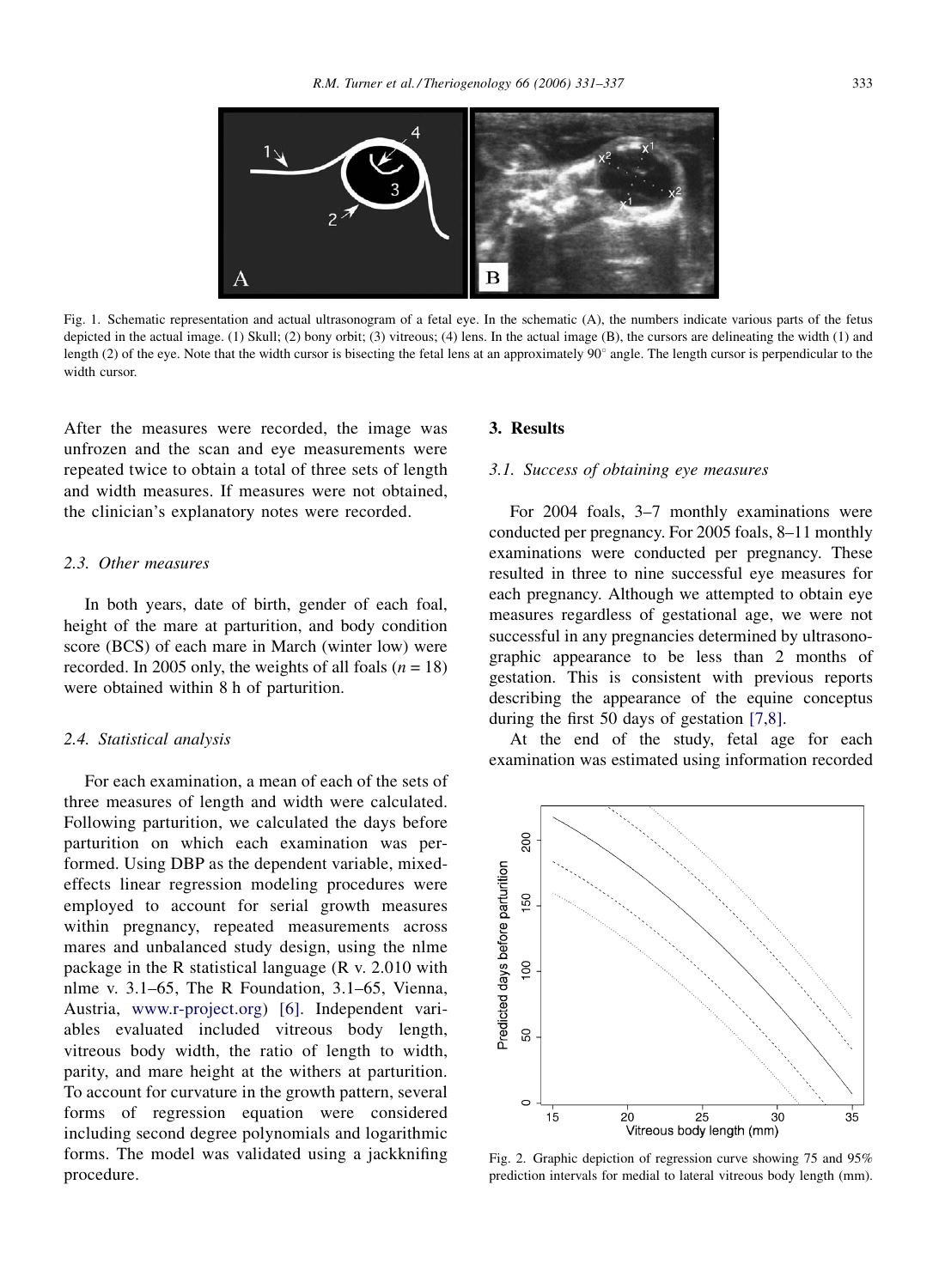on palpable size of the uterus, ulrasonographic appearance of the early conceptus, any breeding observations, and the date of parturition. For the 273 examinations in which fetal age was estimated as in the third month or greater of gestation, an eye was successfully measured in 248 (91%) examinations. Failures were most frequent during months 3 (35% of examinations) and 4 (19% of examinations) of gestation, least frequent during months 8 (2.5%), 9  $(0\%)$ , 10  $(8\%)$ , and 11  $(0\%)$ , and intermediate during months 5 (12%), 6 (12%), and 7 (13%). In early pregnancies, failures were attributed to low position of the fetal head and/or posterior presentation of the fetus at the time of the examination. During later gestation, failures were attributed to low position of the fetal head at the time of examination. Within individual pregnancies, failures to obtain eye measures ranged from 0 to 40% of examinations.

## 3.2. Regression model

The mixed-effects linear regression resulted in a regression equation of DBP =  $265.16 - 0.21$ <sup>\*</sup>(vitreous body length in  $mm$ <sup>2</sup>. The mixed-effects procedure also estimates the variation in growth curves across mares and across pregnancies within each mare. The data indicate significant variation in the growth pattern across mares and little variation across pregnancies within the same mare, at least in the 2 years studied (Table 1). The residual standard error for the model is 29.06 indicating that, within an individual pregnancy, measured length tends to vary around the smooth growth curve. This may indicate a sporadic growth process or noise in the ultrasound measurements. Table 2 lists prediction intervals for eye lengths from 15 to 35 mm based on this model. [Fig. 2](#page-2-0) depicts the regression curve for the data.

Several alternative models were considered. Additional possible explanatory variables evaluated but which entered without a significant coefficient  $(P > 0.1)$  were: unsquared eye length, eye width, the eye length times the eye width, mare height, parity, and foal gender. Accordingly, these were not included in the model.

Table 1

Coefficients of mixed-effects linear regression model relating days before parturition (DBP) with the square of the vitreous body length (mm)

|                                                                  | mean effect mares |       | Population S.D. across S.D. across pregnancy<br>within mare |
|------------------------------------------------------------------|-------------------|-------|-------------------------------------------------------------|
| Regression Coefficient (days-to-parturition = $A - B^*$ (length) |                   |       |                                                             |
| A (days)                                                         | 265.16            | 13.88 | 0.18                                                        |
| <i>B</i> (days/mm <sup>2</sup> ) $-0.21$                         |                   | 0.01  | 0.00                                                        |

Apparent in our raw data was the tendency for elongation of the eye from round to oval as gestation advanced. When ratio of length to width is added to the model, it is a significant additional predictor  $(P < 0.01)$ . While the change in ratio is statistically significant, it has relatively low explanatory power and only reduces the residual standard error from 29.06 to 28.16 days. Considering the increased effort of obtaining width measures, we concluded that the benefit of adding length-to-width ratio was not warranted, particularly in a field situation.

The final model was validated using a jackknifing procedure. For each mare, we removed that mare's data points (from all gestations) from the dataset and reestimated the model. The new model was used to predict the DBP for each length measurement that was taken for the hold-out mare. We then calculated the prediction error between the new model and the actual DBP for each measurement. This procedure was repeated for each mare and the mean absolute prediction error across mare is 25.97 days. This indicates the capability of the model to predict DBP for other small pony mares.

# 3.3. Comparison to light horse mare measures

A premise of this study was that small pony fetuses would have smaller eye measures, and possibly different growth curve characteristics than those previously

Table 2

Prediction mean with 75 and 95% prediction interval ranges for days before parturition

| Eye length (vitreous body | Days before parturition |             |            |
|---------------------------|-------------------------|-------------|------------|
| medial to lateral, mm)    | Mean                    | 75% PI      | 95% PI     |
| 15                        | 209                     | 184–251     | 160-275    |
| 16                        | 203                     | $177 - 245$ | 153-269    |
| 17                        | 197                     | 170-238     | 146-262    |
| 18                        | 190                     | 153-230     | 140-254    |
| 19                        | 183                     | 155-223     | 131-238    |
| 20                        | 175                     | 147-214     | 123-238    |
| 21                        | 167                     | 138-206     | 115-230    |
| 22                        | 158                     | 129-197     | 106-220    |
| 23                        | 150                     | $120 - 187$ | $96 - 211$ |
| 24                        | 140                     | 110-177     | 86-201     |
| 25                        | 131                     | $100 - 167$ | 76-191     |
| 26                        | 121                     | 89-156      | $65 - 180$ |
| 27                        | 110                     | 78-145      | 54-169     |
| 28                        | 99                      | $66 - 133$  | $43 - 157$ |
| 29                        | 88                      | 54-121      | $31 - 145$ |
| 30                        | 77                      | $42 - 109$  | $18 - 133$ |
| 31                        | 65                      | $29 - 96$   | $5 - 120$  |
| 32                        | 52                      | $16 - 83$   | $0 - 107$  |
| 33                        | 39                      | $2 - 69$    | $0 - 93$   |
| 34                        | 26                      | $0 - 55$    | $0 - 79$   |
| 35                        | 13                      | $0 - 41$    | $0 - 64$   |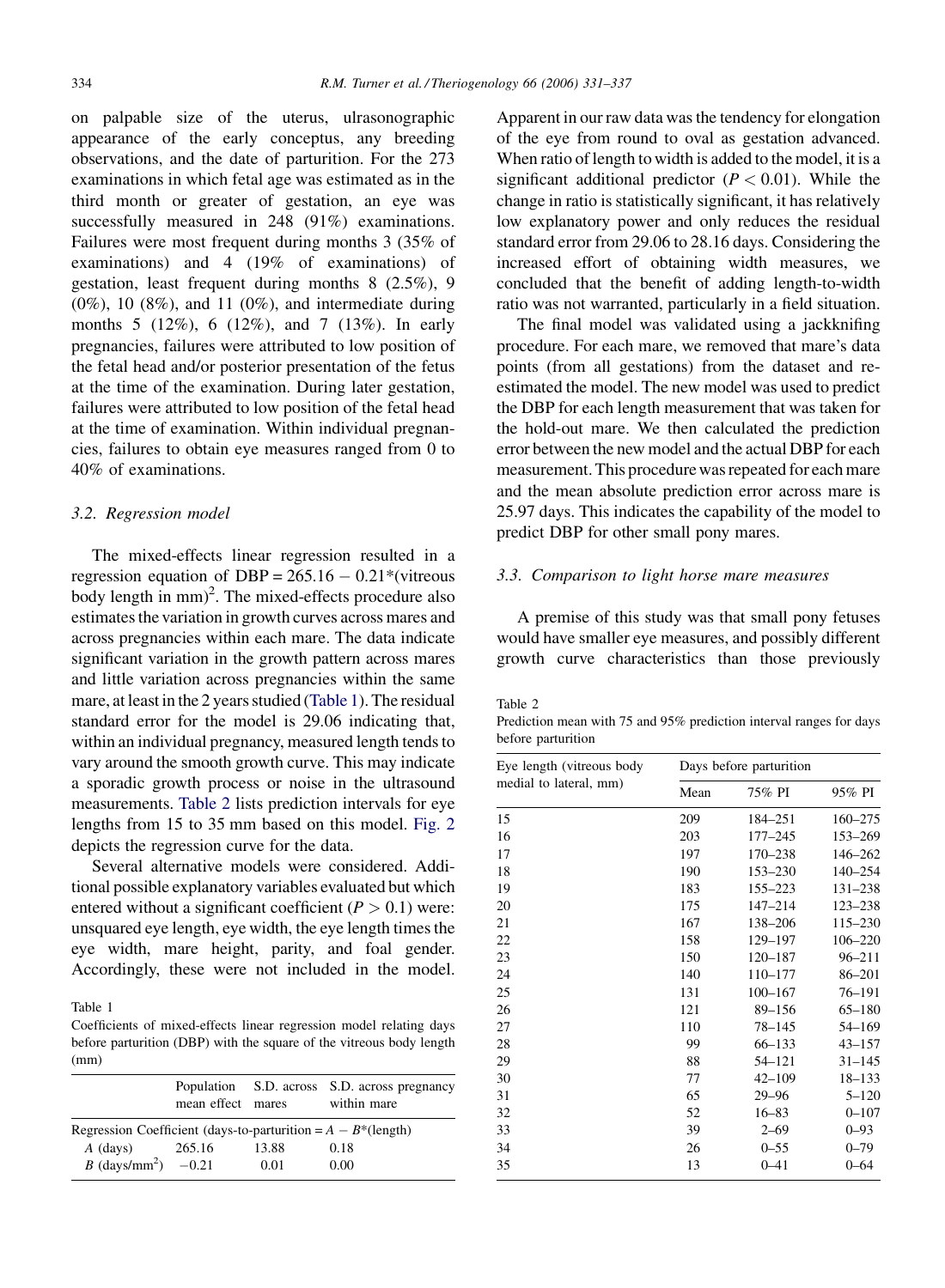



Fig. 3. Sub-set of eye measures from four pony fetuses of known gestational age plotted against regression line of Kahn and Leidl [\[1\]](#page-6-0) for fetuses of light horse mares.

published for light horse mares. Since DBP was the dependent variable in our model, direct comparisons of our results with published data for light horse mares which used days of gestation as the dependent variable were not possible. For four fetuses for which we could establish gestational age based on ultrasonic appearance of the conceptus before 60 days gestation [\[7,8\]](#page-6-0), we were able to compare our eye measures of pony festuses to those of Kahn and Leidl for light horse mares. For each of the four fetuses for which gestational age was established, 7 or 8 monthly examinations were performed for a total of 29 sets of eye measures. Fig. 3 depicts those eye lengths in relation to the regression line reported by Kahn and Leidl for light horses [\[1\].](#page-6-0) Twenty-six of our 29 pony eye lengths fall below the regression line, indicating that pony fetal eye measures are in fact smaller than those of light horse mares. Since measures of dispersion were not reported in the Kahn and Leidl regression model, we are not able to directly compare growth curves statistically. Visual inspection indicates that the eye growth pattern of these four fetuses was linear and parallel to that of light horse mares in early pregnancy, but plateaued beginning about month 9 of gestation.

# 3.4. Influences on eye growth and size at parturition

A number of possible influences on fetal eye measures were evaluated.

#### 3.4.1. Year of parturition

Eye length and width obtained at ultrasonographic examinations conducted within 30 days of parturition were similar among the foals born in 2004 ( $n = 18$ ) and 2005 ( $n = 18$ ) (independent *t*-test, 34 d.f.,  $P > 0.10$ ).

# 3.4.2. Foal gender

Male (length 31.7 mm; width 26.5 mm;  $n = 18$ ) and female (length 32.2 mm; width 27.0 mm;  $n = 18$ ) eye measures within 1 month before parturition were similar (independent *t*-test, 34 d.f.,  $P > 0.05$ ).

#### 3.4.3. Parity

The primiparous mares in this study were all 2-yearold fillies that had not yet reached mature heights and weights. Birth weights of foals of the four 2-year-old primiparous mares (2005) averaged 14.5 kg while birth weights of foals of the multiparous mares (ages 3–15 years) averaged 22.5 kg. This difference in birth weight is highly significant (independent  $t$ -test, 16 d.f.,  $P < 0.01$ ). However, both eye length and width of fetuses of primiparous and multiparous mares within the last month before parturition were similar (independent *t*-test, 34 d.f.,  $P > 0.10$ ). For the 18 foals of 2005, the association of birth weight and eye length  $(r = -0.10, P > 0.10)$  and width  $(r = -0.25,$  $P > 0.10$ ) within 1 month before parturition were not significant.

## 3.4.4. Body condition

Body conditions among ponies of this herd are lowest in late winter. For the mares in this study, BCS for March 2004 and March 2005 ranged from 3 to 7.5, with an average of 6.2 on the Henneke scale [\(www.draftresource.com/draft\\_body\\_condition.html\)](http://www.draftresource.com/draft_body_condition.html). For 2005, where newborn foal weights were available, foal weights for mares with BCS less than 6  $(n = 3)$  were significantly lower than those for mares with scores 6 and higher  $(n = 15$ ; independent *t*-test,  $P < 0.05$ ). However, fetal eye length at the examination closest to parturition (2–36 days before parturition in 2005) for those mares of lower and higher March BCS were not significantly different (independent *t*-test,  $P > 0.1$ ). Considering data from both years (36 pregnancies), fetal eye length at the examination closest to parturition was also not significantly associated with mare BCS in March (Pearson  $r = 0.11$ ).

#### 3.4.5. Size of mare

Height of mares at the withers at the time of parturition ranged from 41 to 46 in. (43.9 in.). Considering data from both years (36 pregnancies), fetal eye length at the examination within 1 month of parturition was not significantly associated with mare height (Pearson  $r = -0.11$ ).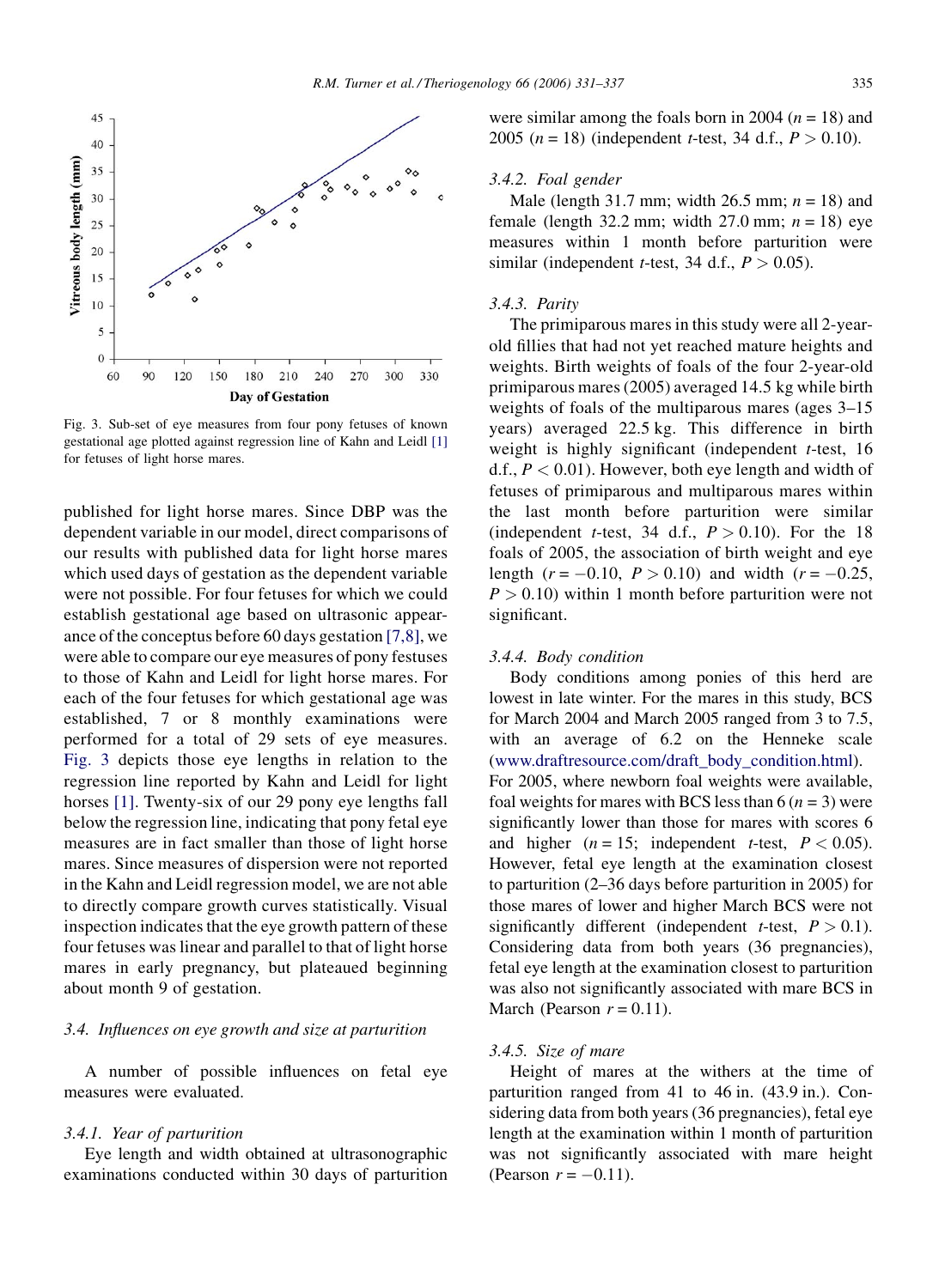# 4. Discussion

The goal of this study was to develop reference values for transrectal ultrasonographic measures of fetal eyes in small ponies. We used data obtained in monthly measures of 36 gestations over a 2-year period to generate a regression model using vitreous body length to predict DBP. A model using the square of the vitreous body length proved to be the best fit for eye measures and DBP. Of eye width and length measures, length was the better single predictor of DBP. Although width also was a significant single predictor of DBP, it was so highly correlated with length that it did not provide significant additional predictive value.

Our regression analysis yielded a curvilinear model of growth for fetal eye length in these pony fetuses. This is in contrast to a linear model reported for light horse fetuses and fetuses of other species [\[3–5\]](#page-6-0). The majority of the Kahn and Leidl light horse fetal measures were taken in mid gestation. Those authors reported that the fit to their linear model is fairly close in early and mid gestation, but not in later gestation, where only 6 of their 96 observations contributed to the model after day 240 of gestation and none after day 280. Further data with light horses would be required to determine whether there truly is a difference in the growth curves of pony and light horse fetal eyes. Plot of a sub-set of our pony data for which gestational age was known against the regression line published for light horse fetuses confirms the premise of this study that actual size of pony fetal eyes is smaller.

Transrectal ultrasonographic measurement of the equine fetal eye is a straightforward on-farm procedure for the veterinarian experienced with transrectal evaluation of the mare's reproductive tract. Our study was done under field conditions with semi-feral mares. Yet even under these conditions, we experienced minimal difficulties when performing this procedure and were able to locate the eye and obtain measures in over 90% of examination attempts beyond 2 months of gestation.

In this study, at each examination we obtained three separate measures of vitreous body length and width from which mean length and width were calculated as our ''best estimate'' for each eye dimension. Within these sets of three measures at each examination, disparity ranged from 0 to 8 mm (mean 2.02 mm; S.E. 0.08 mm;  $n = 224$ ) for eye length and 0–8 mm (mean 1.94 mm, S.E. 0.09 mm;  $n = 224$ ) for eye width. Judging that this disparity within sets of repeated measures was fairly low, we considered the benefit of the additional effort of three measures over a single measure. We re-fitted our resulting model using only the first of the three length measures. The residual error of the

single-measure model was 32.98 days versus 29.06 days for the three-measures model. The mean absolute prediction error for the jackknife validation was also slightly larger (26.15 days versus 25.97 days). Accordingly, we decided that the predictive value gained by using the mean of three-measures outweighs the minimal additional effort of taking two additional measures. If, however, only one or two measures of length were obtainable, our data would support the recommendation to use our three-measures model, expecting the prediction interval to be somewhat broader.

The design of this study precluded evaluation of differences due to ultrasonographic technique (i.e. operator, equipment) since there was systematic assignment of smaller, primiparous mares to one clinician and larger, multiparous mares to the other clinician, and since one clinician consistently used one particular ultrasound machine while the other clinician switched machines over the course of this study. Further work designed to address operator and machine variation would be necessary to evaluate these factors.

Our study design differed from previous studies in which fetal eye measures were obtained on a known day of gestation based on last breeding date to formulate a model for predicting gestational age of the fetus [\[1\].](#page-6-0) Since, in our study sample, ovulation or last breeding dates were known with certainty in only four instances, we used the date of parturition to retrospectively calculate the DBP on which each set of eye measures had been obtained. The resulting prediction intervals are wider compared to those of a previous study of light horse mares in which fetal eye measurers were determined for fetuses of known gestational age [\[1\].](#page-6-0) Our prediction intervals reflect variation due to both development of the foal and to the natural wide variation in mare gestation length. Gestation length in the mare has been reported to range from 310 to 374 days [\[9,10\].](#page-6-0) While on the surface it may appear that the wide intervals in predicting DPB would be less practical than predicting day of gestation with a narrower prediction interval, the practical value of the two approaches are likely similar. Predicting DBP explicitly accounts for the natural variation in gestation length, whereas predicting day of gestation does not.

Although foals from primiparous pony mares in this study weighed significantly less than foals from multiparous pony mares, eye measures did not differ significantly between the two groups. The disparity in foal birth weight is expected since mares of this herd begin ovulating and become pregnant in their yearling breeding season, often before 1 year of age. Therefore, these primiparous mares have usually not reached their